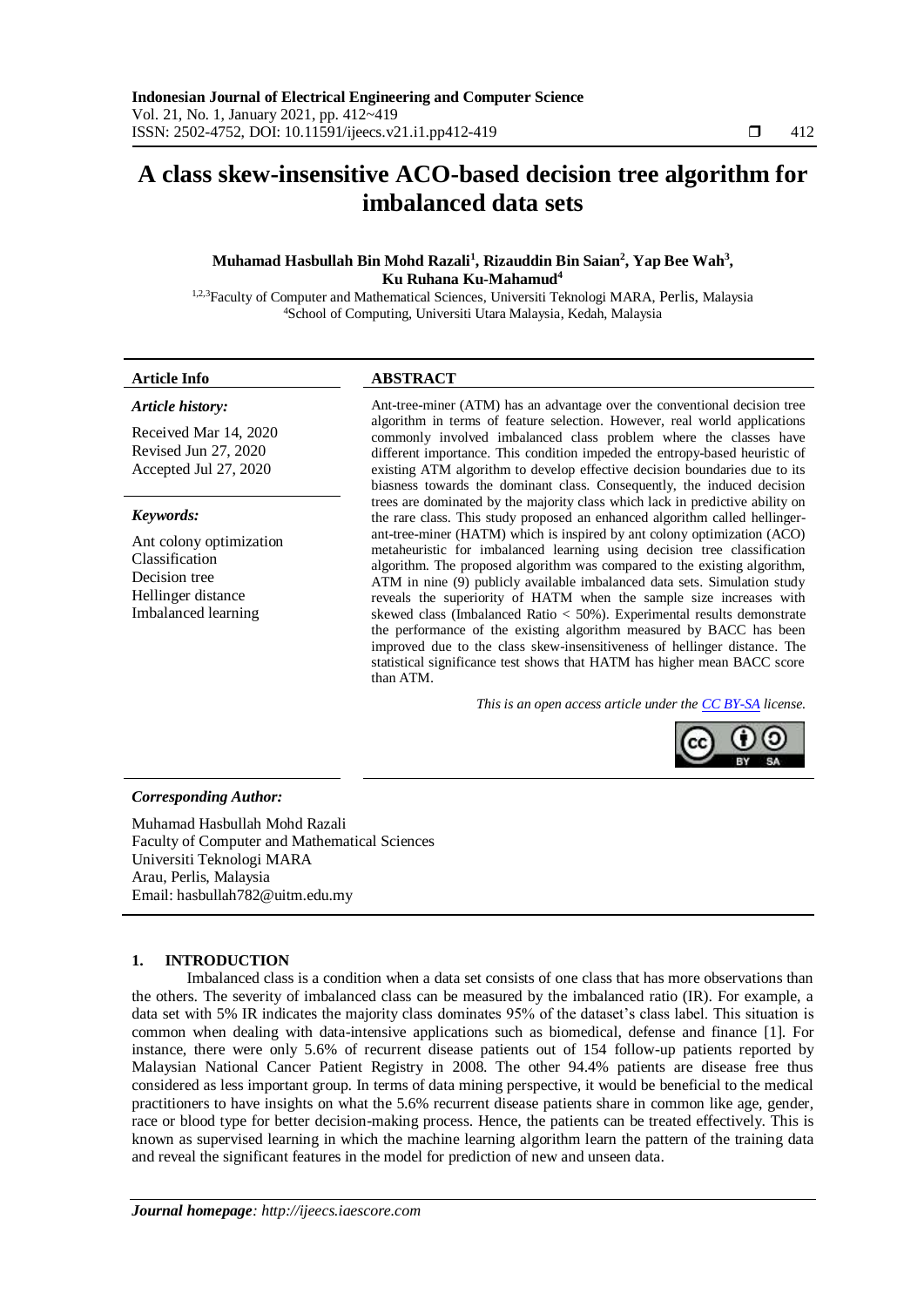Decision tree is one of the models in machine learning which is widely used for classification. This model is well-known for its simplicity and easy to interpret IF-THEN rules since it can be represented in graphical form. As with other machine learning models, decision tree is affected by the imbalanced class issue due to its entropy-based splitting criterion which is biased towards the majority class [2]. Developing a decision tree with significant features that can correctly classify the rare and more important group is a challenging task. Intuitively, most models are misled under imbalanced class environment since the majority group dominate the likelihood of prediction in the learning process. A heuristic approach which utilized bioinspired behaviour for tree induction such as Ant-Tree-Miner (ATM) is also affected by the skewed class distribution. This is due to the entropy-based heuristic function which suffer from information loss since the majority class dominates the frequently occurring events. This unfavoriable behaviour is illustrated in Figure 1. In this experiment setup, the Ionosphere data sets is divided into three sets of class imbalanced ratios (IR) in which the 60%:40% represents the original data sets class distribution while the synthetic domain with 5% IR is a highly imbalanced class skewness. It can be seen that as the class distribution became skewed (IR=5%), the entropy-based heuristic (gain ratio) is shrinking which indicates a significant loss of information thus justified the claim in literature that entropy-based information works well when the class is evenly distributed. Consequently, the developed decision tree with poor attribute evaluation due to biasness towards the dominant group tends to misclassify the rare class in new and unseen data sets as the majority group to achieve high accuracy rate. This is why accuracy rate is not a suitable performance measure for imbalanced class problem since higher accuracy rate does not necessarily means the classifier is good.

For instance, related works by [3-6] focused on the ability of the classifier to detect the rare class which is known as the Minority Class Predicition (MCP). However, in this study we used the improved accuracy measure inspired by the work of [7] as the performance measure called the balance accuracy (BACC) which normalizes the correct prediction from both classes. Misclassification of important and rare class could be disastrous since for instance classifying the recurrent disease patients as disease free is a very costly decision. On the other hand, statistical distance which is based on class distribution divergence (Hellinger Distance) is found to be less affected by the class skewness since the prior distribution has no effect during the computation. Hence, Hellinger Distance is found to be a more reliable heuristic measure for attribute evaluation under imbalanced class environment. This is the main motivation of this study due to the fact that heuristic function in bio-inpsired algorithms such as ATM is a crucial weighting element to bias the ants' path creations in the probabilistic tree induction process.



Figure 1. Synthetic ionosphere data sets

## **2. RELATED WORKS**

# **2.1. Classification of imbalanced data sets**

Imbalanced learning is about reducing the impact of imbalanced class either via algorithmic or resampling approach. Algorithmic approach is more promising since less effort is needed on pre-processing the data even-though the solution needed is quite complex. This approach will impose a bias on the rare class by adapting the decision threshold since most machine learning (ML) models such as support vector machine (SVM) and decision tree are affected by this condition. For instance, [8] proposed a new bias for imbalanced classification by adjusting the function learned by the SVM to improve the standardized error measures based

*A class skew-insensitive ACO-based decision tree algorithm for... (Muhamad Hasbullah Bin Mohd Razali)*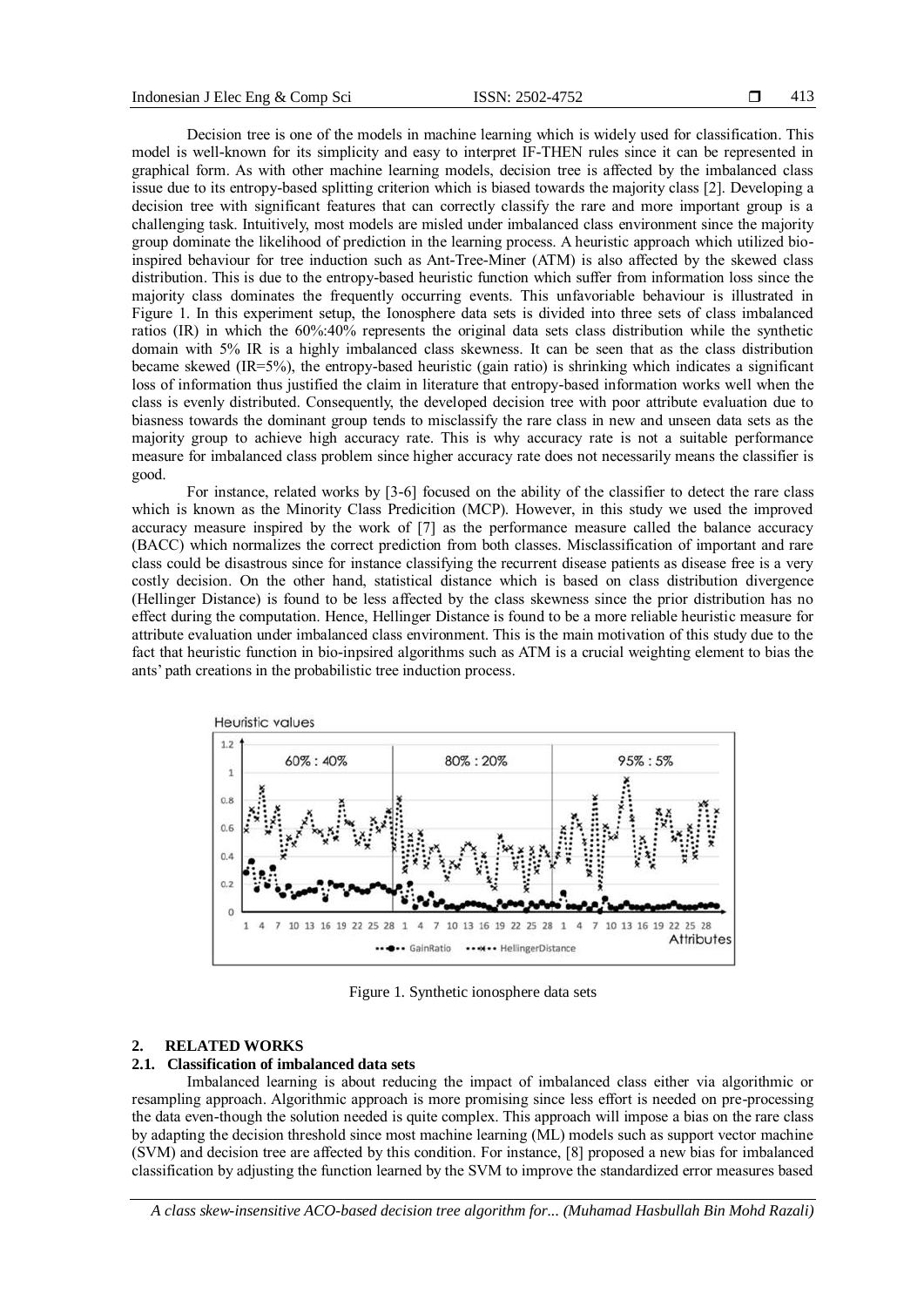on sensitivity and g-means. On the other hand, resampling approach involve removing instances from majority class or duplicating instances from the minority class. Both techniques are known as under-sampling and over-sampling respectively. Latest work by [9] introduced an efficient under-sampling algorithm by calculating the membership probabilities to the majority class in order to eliminate sample with the lowest membership probability. Their work was motivated by the fact that resampling technique for imbalanced data sets need to be conducted carefully since it could potentially introduce noise or lose information during the learning phase.

The most prominent work that modify the decision tree algorithm to be skew-insensitive is by [2]. The algorithm is known as Hellinger-Distance-Decision-Tree (HDDT) which is based on the conventional decision tree algorithm but with skew-insensitive splitting criterion called the Hellinger Distance. Due to the greedy nature of conventional decision tree, [10] developed a hybrid of the swamp intelligence technique known as the Ant Colony Optimization (ACO) with the decision tree algorithm called Ant-Tree-Miner (ATM). Their work is an extension of algorithm by [11], the Ant-Miner which only extract classification rules from data sets. ATM is better than the conventional decision tree since the optimization approach has an advantage to induce a decision tree without being trapped in local optima due to its iterative way of searching for global best tree.

Meanwhile, the impact of imbalanced class can be relaxed by hybrid technique which combines the algorithmic and sampling approach simultaneously. In [12] presented a new hybrid sampling and boosting algorithm, called RUSBoost, for learning from skewed training data which provides a simpler and faster alternative to SMOTEBoost [4]. SMOTEBoost is an algorithm that combines boosting and data sampling for skewed data sets. In both techniques, the main idea is to balance the classes using a random sampling procedure before each round of boosting. Another hybrid approach by [13] proposed an algorithm called GA-EoC in handling the imbalanced class problem in Alzheimer's dataset. The algorithm utilized the genetic algorithm-based search method to find the optimum combination from a pool of base classifiers to form a heterogenous ensemble along with random sub-sampling approach to balance the class distribution. In [14] developed a cost sensitive feature selection algorithm that adds the cost-based evaluation function of a filter feature selection using a chaos genetic algorithm namely CSFSG. This approach is able to consider both feature acquiring cost (test costs) and misclassification cost which is crucial in imbalanced class learning.

#### **2.2. Bio-inspired algorithms for imbalanced learning**

The idea of swarm intelligence (SI) which is a branch of artificial intelligence (AI) for machine learning is gaining interest since it combines the heuristic and pheromone measure for various applications. For example, [15] hybrid the honeybee mating optimization (HBMO) behavior with the Pi-Sigma neural network (PSNN) for classification task. An approach by [16] found that by embedding the circle chaotic search of whale optimization algorithm (WOA) in the searching iterations, they were able to effectively select relevant features of breast cancer data. An interesting application by [17] combined the fruit fly optimization algorithm (FFOA) as the features selection method with multi-kernel support vector machine (MKSVM) for classification of chronic kidney disease (CKD). Thus, it can be concluded that there are various applications of SI for ML offered in the literature since SI is able to compensate the imprecisions of local attribute evaluation by most machine learning models.

Meanwhile, imbalanced learning via bio-inspired algorithm is gaining a significant attention in data mining recently. A recent work by [18] proposed the use of entropy and information gain as a fitness function in genetic algorithm with an aim to improve the impurity and gives a more balanced result without changing the original dataset. Earlier work by [19] proposed a cost-sensitive deep neural network, which can automatically learn robust feature representations for both the majority and minority classes. The proposed approach is applicable to both binary and multiclass problems without any modification to the original data distribution, which results in a lower computational cost during the training process. The results on six major image classification data sets show that the proposed approach significantly outperforms the popular data sampling techniques. Another work by [20] introduced bio-inspired kernels in twin support vector machine (Bio-TWSVM) for prediction of imbalanced multiclass protein data sets. There is also possibility to merge SI with the sampling technique. For instance, [21] combined ACO with under-sampling for imbalanced DNA microarray data classification using SVM.

Based on the previous works, there were significant amount of efforts been taken on hybridizing SI with ML models particularly to alleviate the impact of imbalanced class problem. However, such strategy is still in its infancy. Thus, this is the main motivation of our study to improve the ACO-based decision tree by hybridizing Hellinger Distance in the algorithm. The aim is to improve the ants' heuristic measure so that the constructed decision tree is insensitive towards class skewness thus able to predict the minority class well. The proposed algorithm is called hellinger-ant-tree-miner (HATM).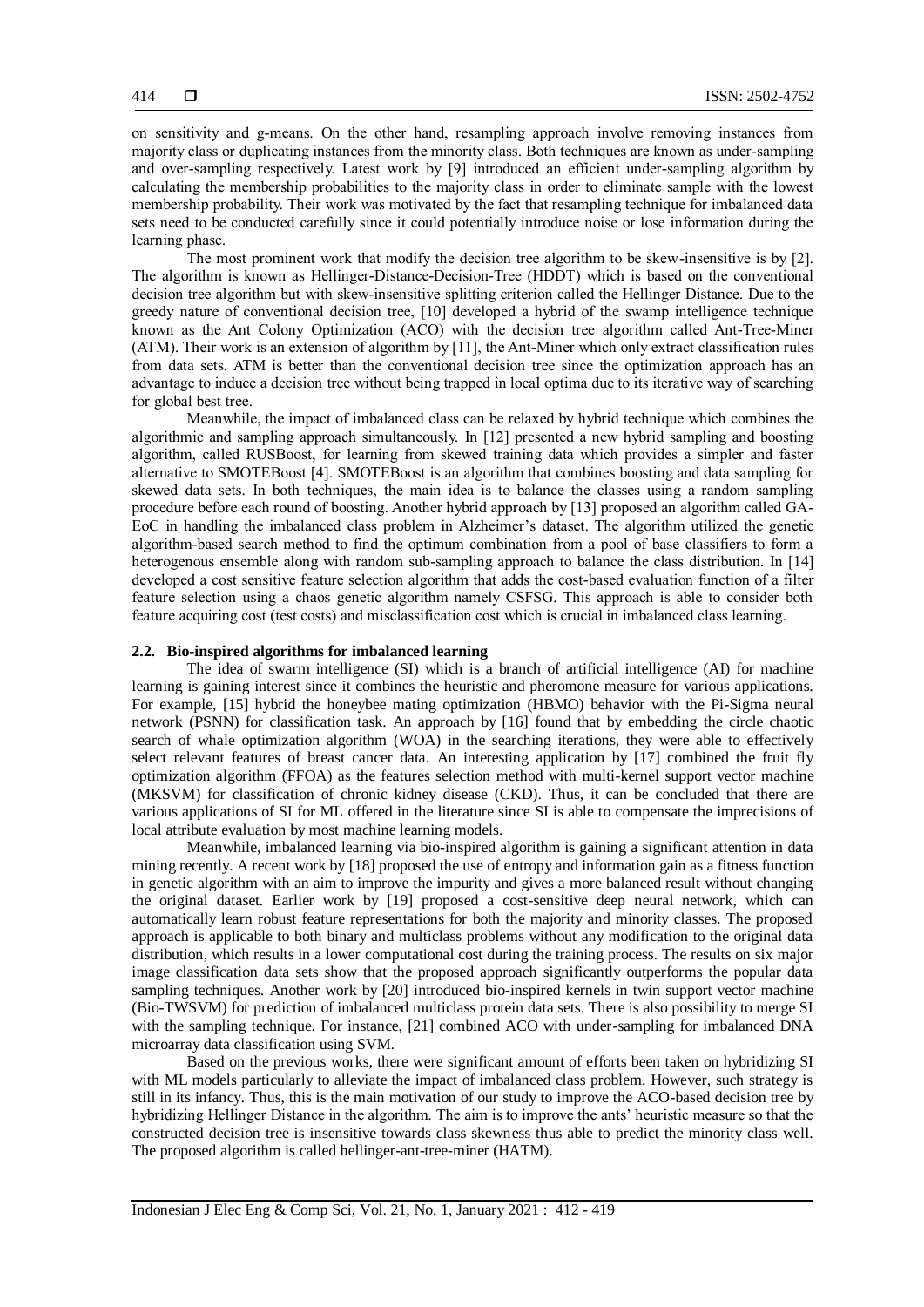#### **3. METHODOLOGY**

This study extends the work of [10] by hybridizing statistical distance called Hellinger Distance in inducing the decision tree with ACO algorithm. This new algorithm will combine Hellinger Distance and pheromone to provide a precise response of the value of a feature considering its influence in a whole decision tree under imbalanced class domains. Thus, it is inferred to compensate the skew sensitiveness of the conventional information gain measure as the ant's bias component towards the promising paths during the tree constructions process. The proposed HATM algorithm follows the traditional structure of ATM algorithm in Figure 2. HATM algorithm starts by initializing the pheromone values and computing the Hellinger Distance for each attribute of the training set (Figure 3). Then, it enters in an iterative loop (while loop) where each ant in the colony creates a new decision tree until a maximum number of iterations is reached or the algorithm has converged. An ant creates a decision tree (for loop) in a top-down fashion by probabilistically selecting attributes to be added as decision nodes based on the amount of pheromone  $(\tau)$  and heuristic information (n). The probability of an ant to visit the attribute vertex is given by  $(1)$ .

The algorithm of Compute Hellinger Distance() function returns the Hellinger Distance of the attributes as in Figure 3. This algorithm will measure the features' distributional divergence by quantifying the similarity between the majority and minority probability distribution in discriminating the class. This function also returns the Hellinger Distance for each feasible attribute in the decision tree induced during the training stage. Note that the implementation of this function is slightly different to the one applied in Hellinger-Distance-Decision-Tree (HDDT) in such a way that in HATM, the Hellinger Distance is used as the heuristic function while HDDT returns the highest Hellinger distance as the splitting criterion.

$$
P_i = \frac{\tau^{\alpha}(E, L, x_i) \eta_i^{\beta}}{\sum_{i \in F} \tau^{\alpha}(E, L, x_i) \eta_i^{\beta}}, \forall_{i \in F}
$$
\n
$$
(1)
$$

where

- a)  $\tau_{(E, L, x_i)}$  is the amount of pheromone associated with the entry  $(E, L, x_i) - E$  is the attribute condition represented by the edge being followed or '-' at the start of the construction procedure, L is the ant's current level in the decision tree or 0 at the start of the construction procedure,  $x_i$  is the i-th attribute vertex of the construction graph-in the pheromone matrix.
- b)  $\eta$  is the heuristic information (Hellinger distance) of the i-th attribute.
- c)  $\mathcal F$  is the set of available (feasible) attributes for selection.
- d) Parameter  $\alpha$  and  $\beta$  used to control the influence of the pheromone and heuristic information, respectively, during the selection of vertices.



Input: Training set T, Feature f **Output: Hellinger Distance, HD** 1. Let Hellinger  $\leftarrow -1$ ; 2. Let Vrbe the set of values of feature f; for each value  $v \in Vf$  do  $\overline{3}$ Let  $w \leftarrow V \wedge v$  $\Delta$  $|H_{f,n+}|$ 5  $HD +$  $|B_1|$ end for  $6$  $\tau$ return VHellinger;



Figure 2. Pseudocode of the hellinger-anttree-miner algorithm

*A class skew-insensitive ACO-based decision tree algorithm for... (Muhamad Hasbullah Bin Mohd Razali)*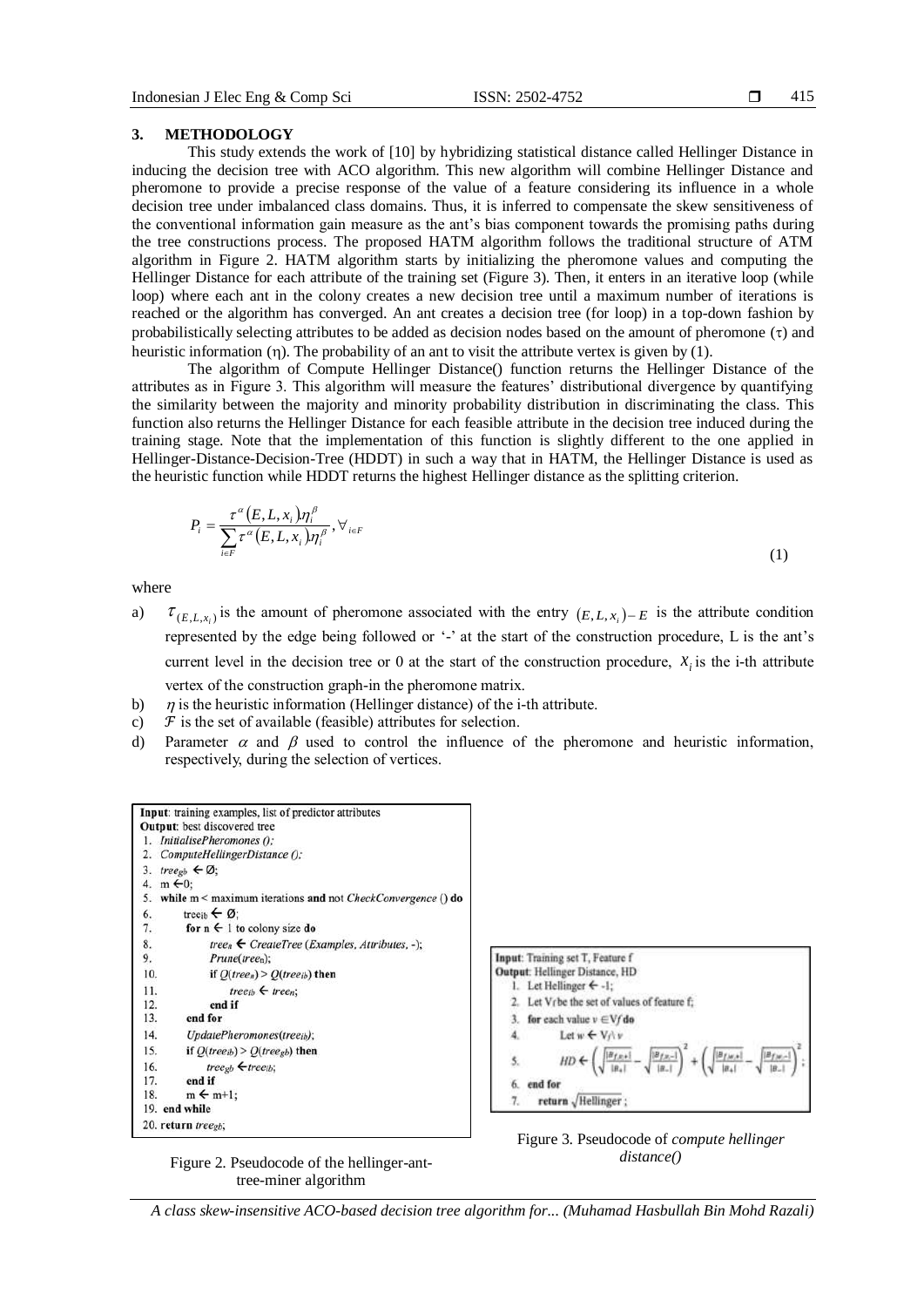#### **3.1. Simulation procedure**

In this study, data  $X$  were simulated using  $R$  software and assigned to group 1 or 0 using the following logistic regression model:

$$
P(Y=1) = \frac{1}{1 + e^{-z}}\tag{2}
$$

where  $z = \beta_0 + \beta_1 X_1 + \beta_2 X_2 + ... + \beta_k X_k$  and k is the number of features. Since decision tree construction is a process of rule induction which involve determining those features important for classification, hence the predictors (or features) were set as significant features with odds-ratio greater than 1. The value of the regression coefficients was set at an incremental factor of 0.1 starting from 0.5 up to 1.4 to generate 10 features. 10 features are generated since this is to avoid poorly grown tree if too few features involved. Hence, a covariate with a coefficient of 1.2 will gives a significant odds ratio (OR) of 3.32012 for X (OR =  $e^{1.2}$  = 3.32012). We considered six imbalanced ratios (IR): 5%, 10%, 20%, 30%, 40% and 50% where IR of 5% reflects a highly imbalanced class in the response variable. The full multivariate logistic regression (MLR) is presented in (3):

$$
z = \beta_{0k} + 0.5x_1 + 0.6x_2 + \ldots + 1.4x_{10} \tag{3}
$$

where  $\beta_{0k}$  is varied according to the IR. The distribution of the covariates (X) considered in this study is the standard normal distribution, N(0,1). The sample sizes were generated for 1000, 5000 and 10000 subjects in order to permit the investigation of the learning ability of both algorithms as sample size increases. The simulated data is then split into 90% train and 10% test by using tenfold cross validation strategy which consists of dividing the data set into ten stratified partitions of examples. Each partition has a similar IR. The 90%:10% splitting strategy is practical for imbalanced class learning in order to allow the decision trees to sufficiently represent the under-represented group (rare class) to be sampled during the decision tree construction procedure [22]. Finally, based on the confusion matrix in Figure 4, the balance accuracy (BACC) as shown in (4) is averaged after 5 repetitions over various sample sizes and IRs to avoid noise.

|              | Pred.Negative       | Pred Positive       |               |
|--------------|---------------------|---------------------|---------------|
| Act Negative | True negative (TN)  | False positive (FP) | $N = TN + FP$ |
| Act Positive | False negative (FN) | True positive (TP)  | $P = FN + TP$ |

Figure 4. Confusion matrix

|      | ٠P |  |
|------|----|--|
| BACC |    |  |
|      |    |  |

#### (4)

#### **3.2. Applications to real data sets**

The summary of the data sets used is presented in Table 1. The data sets have various imbalanced ratio (IR) ranging from 1.4% to 40%. The most severe class IR is the Bioassay\_AID362 data set with 144 features of size 4279 while both Diabetes-Frankfurt and Diabetes-Pima have the least number of features. Hepatitis is the smallest data set which consist of 155 instances. The class labels are presented in the parentheses. Note that both Bioassay data sets are highly skewed with IR less than 15%. These data sets require a data pre-processing in order to avoid poorly structured trees since it is learnt that the minority class is not sufficient to provide effective decision boundaries for the tree algorithms to learn the rare class pattern. Thus, the synthetic minority oversampling technique (SMOTE) was applied using WEKA software in order to improve the IR to be 30% since thorough experiments show that this IR is reasonable to provide information for learning experience during the training phase. The experiment was initiated by generating a 10-folds cross-validation to split the data sets into 90% train and 10% test domains. Then, all continuous features, if there are any, were discretized based on the minimum description length (MDL) principle by [23]. The stochastic algorithms were run 5 times for all 10-folds data sets and finally the BACC was averaged and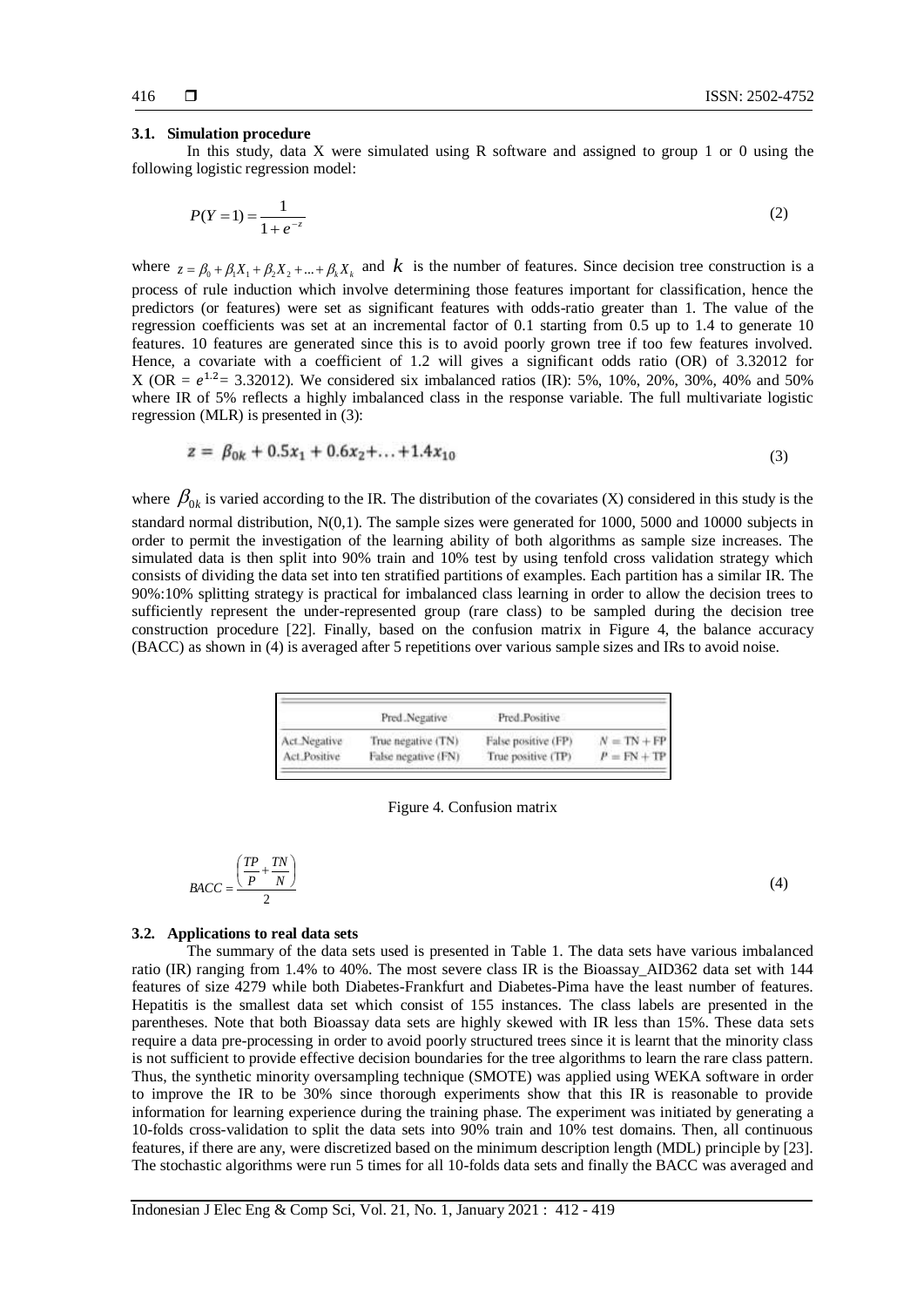validated. Both algorithms were run with the default parameter values as depicted in Table 2 due to the good performance than other combinations [10].

| Table 1. Summary of the data sets |                    |                      |                      |             |                |      |
|-----------------------------------|--------------------|----------------------|----------------------|-------------|----------------|------|
|                                   | Data sets          | Majority class freq. | Minority class freq. | <b>Size</b> | No of features | IR   |
|                                   | Bioassay_AID1284   | 305 (Inactive)       | 57 (Active)          | 362         | 103            | 15%  |
|                                   | Bioassay_AID362    | 4221 (Inactive)      | 60 (Active)          | 4279        | 144            | 1.4% |
|                                   | Diabetes Frankfurt | 1316 (Non-diabetic)  | 684 (Diabetic)       | 2000        | 8              | 30%  |
| 4                                 | Diabetes Pima      | 500 (Negative)       | 268 (Positive)       | 768         | 8              | 30%  |
|                                   | <b>Hepatitis</b>   | $123$ (Live)         | 32 (Die)             | 155         | 19             | 20%  |
| 6                                 | Horse              | 232 (No)             | 136 (Yes)            | 368         | 26             | 40%  |
|                                   | Ionosphere         | $225$ (Good)         | 126 (Bad)            | 351         | 34             | 40%  |
| 8                                 | Statlog-Heart      | 150 (Absence)        | 120 (Presence)       | 270         | 13             | 40%  |
|                                   | Vote               | 267 (Democrate)      | 168 (Republican)     | 435         | 16             | 40%  |

| Table 2. Parameters setting |        |  |  |
|-----------------------------|--------|--|--|
| Parameters                  | Values |  |  |
| Colony size                 | 5      |  |  |
| Max iterations              | 500    |  |  |
| Min case                    | 3      |  |  |
| Stagnation                  | 40     |  |  |
| Evaporation rate            | 09     |  |  |

#### **4. RESULTS AND ANALYSIS**

#### **4.1. Balance accuracy of simulation and real data sets**

In order to compare the performance of ATM and HATM, both algorithms were fitted on the simulation data sets generated in Section 3.1 and nine (9) publicly available data sets from UCI machine learning repository [24] as summarized in Table 1. The average BACC of 10-folds cross validation for both domains were recorded in Table 3 and Table 4 respectively.

Table 3. Balance accuracy (BACC) of simulation data sets

| минанон чаш эскэ |                 |                 |  |  |  |
|------------------|-----------------|-----------------|--|--|--|
| Data set         | <b>ATM</b>      | HATM            |  |  |  |
| Sim1 1000 5%     | $*50.5 \pm 0.3$ | $*50.5 \pm 0.3$ |  |  |  |
| Sim2 1000 10%    | $61.6 \pm 0.8$  | $62.0 \pm 0.9$  |  |  |  |
| Sim3 1000 20%    | $70.1 \pm 0.6$  | $72.3 \pm 0.7$  |  |  |  |
| Sim4 1000 30%    | $73.5 \pm 0.4$  | $73.9 \pm 0.5$  |  |  |  |
| Sim5 1000 40%    | $71.1 \pm 0.4$  | $71.5 \pm 0.3$  |  |  |  |
| Sim6 1000 50%    | $70.8 \pm 0.4$  | $69.2 \pm 0.4$  |  |  |  |
| Sim7 5000 5%     | $55.8 \pm 0.2$  | $55.5 \pm 0.4$  |  |  |  |
| Sim8 5000 10%    | $58.2 \pm 0.3$  | $57.2 \pm 0.3$  |  |  |  |
| Sim9 5000 20%    | $67.2 \pm 0.2$  | $67.0 \pm 0.3$  |  |  |  |
| Sim10 5000 30%   | $*71.1 \pm 0.3$ | $*71.1 \pm 0.3$ |  |  |  |
| Sim11 5000 40%   | $73.1 \pm 0.2$  | $74.0 \pm 0.3$  |  |  |  |
| Sim12 5000 50%   | $73.9 \pm 0.2$  | $73.4 \pm 0.2$  |  |  |  |
| Sim13 10000 5%   | $*50.0 \pm 0.0$ | $*50.0 \pm 0.0$ |  |  |  |
| Sim14 10000 10%  | $56.1 \pm 0.2$  | $56.6 \pm 0.2$  |  |  |  |
| Sim15 10000 20%  | $64.3 \pm 0.1$  | $64.8 \pm 0.3$  |  |  |  |
| Sim16 10000 30%  | $69.1 \pm 0.2$  | $69.5 \pm 0.2$  |  |  |  |
| Sim17 10000 40%  | $72.1 \pm 0.2$  | $72.2 \pm 0.1$  |  |  |  |
| Sim18 10000 50%  | $74.3 \pm 0.2$  | $73.3 \pm 0.1$  |  |  |  |
|                  |                 |                 |  |  |  |

# Table 4. Balance accuracy (BACC)

| of real data sets   |        |                 |                |  |  |
|---------------------|--------|-----------------|----------------|--|--|
| Data set            |        | <b>ATM</b>      | <b>HATM</b>    |  |  |
| AID1284<br>Bioassay | $^{+}$ | $84.1 \pm 0.4$  | $85.7 \pm 0.3$ |  |  |
| <b>SMOTE</b>        |        |                 |                |  |  |
| Bioassay AID362     | $^{+}$ | $93.2 \pm 0.3$  | $93.4 \pm 0.2$ |  |  |
| <b>SMOTE</b>        |        |                 |                |  |  |
| Diabetes-Frankfurt  |        | $81.4 \pm 0.04$ | $81.2 +$       |  |  |
|                     |        |                 | 0.03           |  |  |
| Diabetes-Pima       |        | $73.2 \pm 0.5$  | $73.3 \pm 0.5$ |  |  |
| Hepatitis           |        | $66.8 \pm 1.3$  | $65.9 + 1.2$   |  |  |
| Horse               |        | $*86.2 \pm 0.5$ | $*86.2 \pm$    |  |  |
|                     |        |                 | 0.5            |  |  |
| Ionosphere          |        | $88.7 \pm 0.3$  | $90.5 \pm 0.4$ |  |  |
| Statlog Heart       |        | $82.0 + 0.4$    | $82.3 \pm 0.5$ |  |  |
| Vote                |        | $95.3 \pm 0.4$  | $95.9 \pm 0.4$ |  |  |
|                     |        |                 |                |  |  |

\*Ties

\*Bold values correspond to algorithm with higher BACC

\*Bold values correspond to algorithm with higher BACC

#### **4.2. Statistical significance test**

Based on Table 3 and Table 4, both ATM and HATM were compared for significance different using the nonparametric Sign Test [25]. The null hypothesis to be tested is  $H_o: \mu_{ATM} \ge \mu_{HATM}$  against the alternative hypothesis  $H_1: \mu_{ATM} < \mu_{HATM}$ . This make the significance test a one-tailed test with significance level  $\alpha$  =0.05. From both tables, we see that HATM wins 15 times over ATM, ties 4 times, and loses 8 times. Based on the table of critical values for the Sign Test, for 27 data sets, a classifier needs to win at least 11 times for the null

*A class skew-insensitive ACO-based decision tree algorithm for... (Muhamad Hasbullah Bin Mohd Razali)*

 <sup>\*</sup>Ties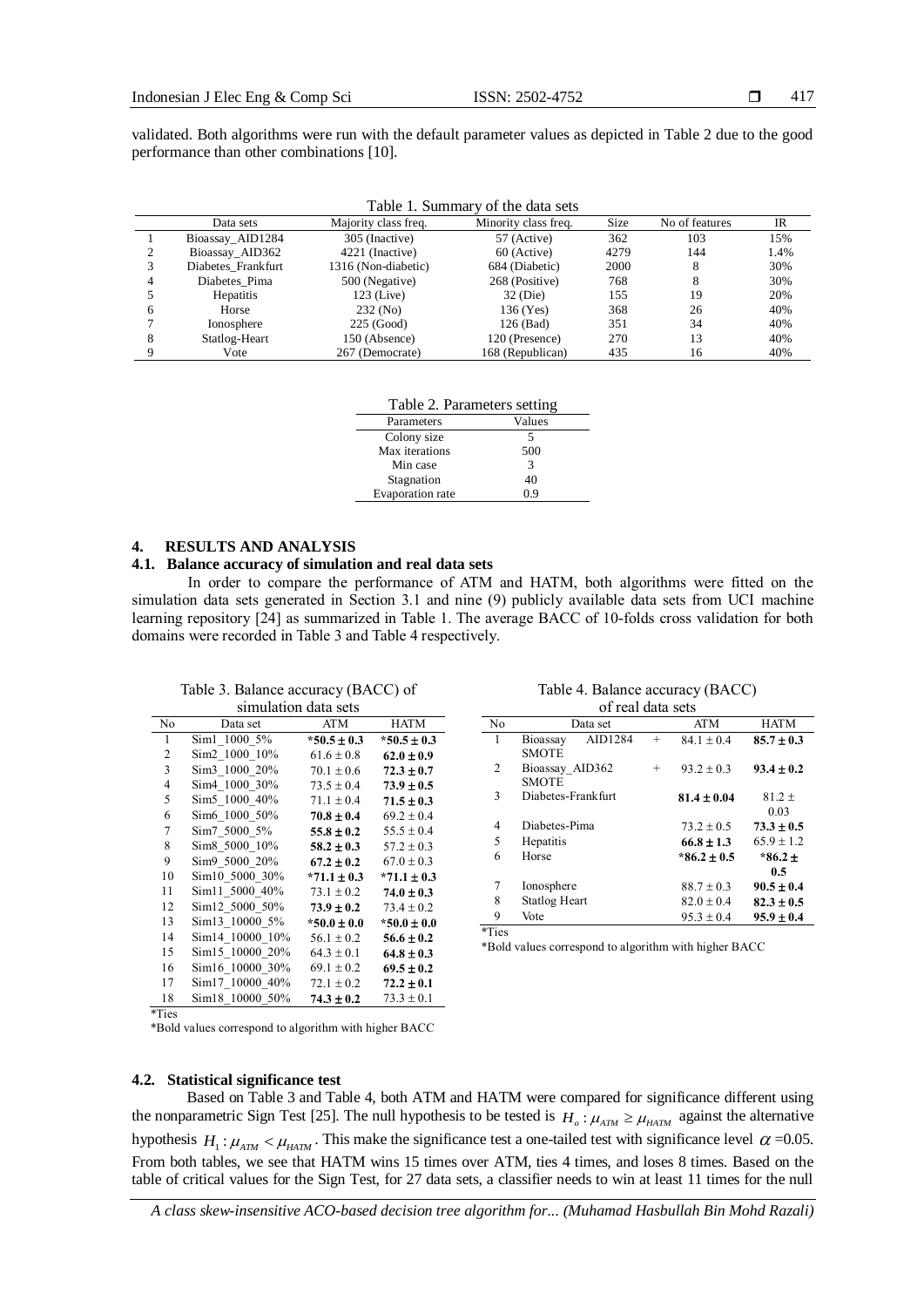hypothesis to be rejected with significance level  $\alpha$  =0.05 for one-tailed test. Thus, since HATM wins 15 times, in this case, the null hypothesis can be rejected. We conclude that there is sufficient evidence to reject the null hypothesis thus indicating the HATM algorithm has a higher mean of BACC than ATM.

#### **5. CONCLUSION**

This study has demonstrated the hybrid of Hellinger Distance as new heuristics measure in the existing ATM algorithm is able to improve the learning experience of ATM in imbalanced class data sets. The Hellinger Distance is reliable for its skew-insensitiveness where improved trees' performance measured by BACC can be induced. The simulation study reveals that HATM performed well for imbalanced class data sets while ATM consistently induced higher BACC decision tree in all balanced data sets. This is expected since entropy-based heuristic put more weightage on the features which can separate the class evenly while suffered from information loss in imbalanced learning environment. Further applications on real data sets demonstrate HATM is statistically significance for imbalanced data sets with minimum data pre-processing efforts thus support the initial findings in our simulation procedure. Future research could used other statistical distance-based functions as the alternative heuristic measure.

### **ACKNOWLEDGEMENTS**

The authors wish to thank the Ministry of Higher Education Malaysia for funding this study under Fundamental Research Grant Scheme, FRGS/1/2018/STG06/UITM/02/3 and Research Management Centre (RMC), Universiti Teknologi MARA, Malaysia for the administration of this study.

#### **REFERENCES**

- [1] H. He and Y. Ma, "Imbalanced learning: foundations, algorithms, and applications," Hoboken, NJ: IEEE Press, Wiley, 2013.
- [2] D. A. Cieslak, et al., "Hellinger distance decision trees are robust and skew-insensitive," *Data Mining and Knowledge Discovery*, vol. 24, no. 1, pp. 136-158, 2012.
- [3] C. Cardie, "Improving minority class prediction using case-specific feature weights," in *Proceedings of the Fourteenth International Conference on Machine Learning*, pp. 57-65, 1997.
- [4] N. V. Chawla, et al., "SMOTEBoost: Improving Prediction of the Minority Class in Boosting," in *Knowledge Discovery in Databases: PKDD 2003*, Berlin, Heidelberg, pp. 107-119, 2003.
- [5] T. M. Padmaja, et al., "Majority filter-based minority prediction (MFMP): An approach for unbalanced datasets," in *TENCON 2008 - 2008 IEEE Region 10 Conference*, pp. 1-6, 2008.
- [6] B. Krawczyk, et al., "Improving minority class prediction using cost-sensitive ensembles," 2011.
- [7] V. García, et al., "Index of Balanced Accuracy: A Performance Measure for Skewed Class Distributions," in *Pattern Recognition and Image Analysis*, Berlin, Heidelberg, pp. 441-448, 2009.
- [8] H. Núñez, et al., "Improving SVM Classification on Imbalanced Datasets by Introducing a New Bias," *Journal of Classification*, vol. 34, no. 3, pp. 427-443, 2017.
- [9] G. Ahn, et al., "A Membership Probability–Based Undersampling Algorithm for Imbalanced Data," *Journal of Classification*, 2020.
- [10] F. B. Otero, et al., "Inducing decision trees with an ant colony optimization algorithm," *Applied Soft Computing*, vol. 12, pp. 3615-3626, 2012.
- [11] A. Freitas, et al., "Ant colony algorithms for data classification," *Encyclopedia of Information Science and Technology*, vol. 1, pp. 154-159, 2009.
- [12] C. Seiffert, et al., "RUSBoost: A Hybrid Approach to Alleviating Class Imbalance," *IEEE Transactions on Systems, Man, and Cybernetics - Part A: Systems and Humans*, vol. 40, no. 1, pp. 185-197, 2010.
- [13] M. N. Haque, et al., "Heterogeneous Ensemble Combination Search Using Genetic Algorithm for Class Imbalanced Data Classification," *PLOS ONE*, vol. 11, no. 1, p. e0146116, 2016.
- [14] J. Bian, et al., "An Efficient Cost-Sensitive Feature Selection Using Chaos Genetic Algorithm for Class Imbalance Problem," *Mathematical Problems in Engineering*, vol. 2016, pp. 1-9, 2016.
- [15] J. Nayak and B. Naik, "A Novel Honey-Bees Mating Optimization Approach with Higher order Neural Network for Classification," *Journal of Classification*, vol. 35, no. 3, pp. 511-548, 2018.
- [16] G. I. Sayed, et al., "A New Chaotic Whale Optimization Algorithm for Features Selection," *Journal of Classification*, vol. 35, no. 2, pp. 300-344, 2018.
- [17] L. J. Rubini and E. Perumal, "Efficient classification of chronic kidney disease by using multi-kernel support vector machine and fruit fly optimization algorithm," *International Journal of Imaging Systems and Technology*, 2020.
- [18] M. A. U. H. Tahir, et al., "A Classification Model For Class Imbalance Dataset Using Genetic Programming," *IEEE Access*, vol. 7, pp. 71013-71037, 2019.
- [19] S. H. Khan, et al., "Cost Sensitive Learning of Deep Feature Representations from Imbalanced Data," *arXiv:1508.03422*, 2017.